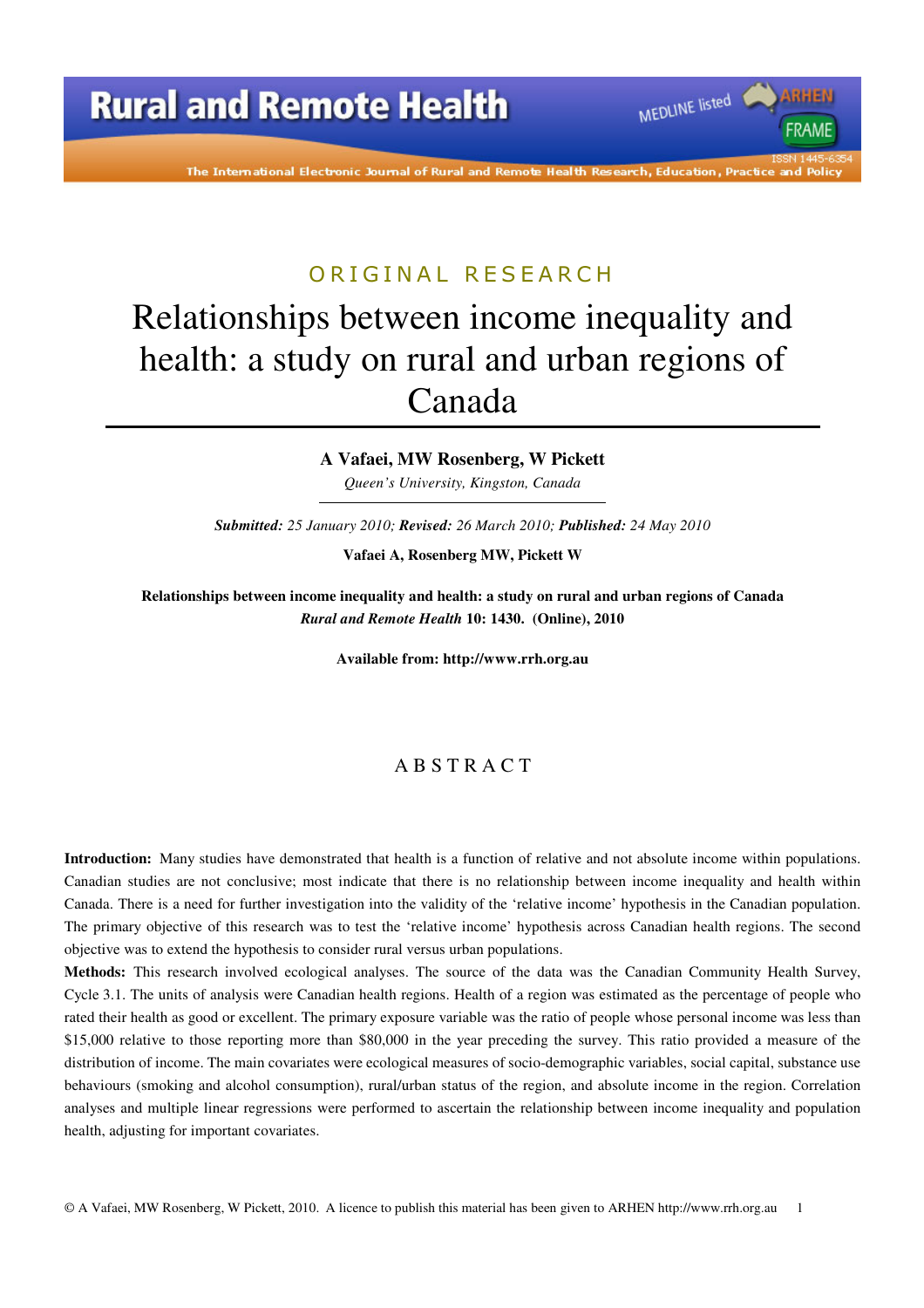The International Electronic Journal of Rural and Remote Health Research, Education Practice and Policy

**Results:** The measure of income inequality alone appeared to explain 18% of the variability in the measure of population health. However, after adding the measure of absolute income to the model, although 29% of the variability was explained, the independent contribution of the inequality measure became non-significant. Linear regression models suggested that the absolute income variable alone could explain 30% of the variance in the health status of populations. Other variables with a statistically significant contribution to the final model were education and alcohol consumption. The effect of rural/urban geographic status on the relationship of interest was similar to other covariates. This variable did not change the individual relationship between income inequality or absolute income and the measure of population health status. In both rural and urban regions, absolute income and education had positive effects on population health. In urban regions alcohol consumption was a significant negative contributor to population health status; whereas, in rural regions, smoking status had a significant negative effect on population health status. **Conclusion:** Across Canadian health regions, health status in populations was a function of absolute income but not relative income. Regions with higher levels of education had better levels of self-rated health. A larger percentage of heavy drinkers was also correlated with lower population health status. Findings were consistently observed in rural and urban populations. The study

findings have implications for public health, economic, and social policies.

**Keywords:** Canada, income inequality, relative income hypothesis, population health, self-rated health.

# Introduction

Among various socioeconomic factors that can determine population health, income is one important determinant of health<sup>1</sup>. Higher income, particularly in developing countries, often leads to a healthier environment<sup>2</sup>. In the early 1990s Wilkinson described a new hypothesis to explain the relationship between relative income and health. In a series of published papers and books, he suggested that among developed countries the distribution of income in a geopolitical aggregate and not the absolute wealth is a more reliable determinant of health $3-6$ . The relative income hypothesis triggered a large amount of debate and numerous studies with conflicting interpretations and non-conclusive results. International studies and research on unequal societies such as the USA and the UK are mostly supportive of the hypothesis, whereas results of studies within countries with smaller income imbalances such as  $Canada<sup>7</sup>$ , Denmark $8.9$ , and Finland<sup>10</sup> are either negative or nonconclusive. It seems that the relative income hypothesis might only operate in large geographic regions $^{11}$ .

In Canada the hypothesis has been tested within individual provinces<sup>12-14</sup>, but not across the country. The purpose of the current study was therefore to examine the 'relative income' hypothesis across all Canadian health regions. Ecological research was conducted to test the potential relationship between a measure of income inequality and a measure of population health within Canada.

### Methods

#### *Study design*

An ecological analysis of the Canadian Community Health Survey (CCHS), Cycle 3.1, 2005 data was conducted. Income distribution is only measurable at an aggregate level $4,15$ ; hence, an ecological design was the preferred choice for the current study. All variables were measured at the ecological level.

#### *Data and measures*

**Data source:** The data source for this study was the CCHS, Cycle  $3.1^{16}$ , a national level survey of approximately

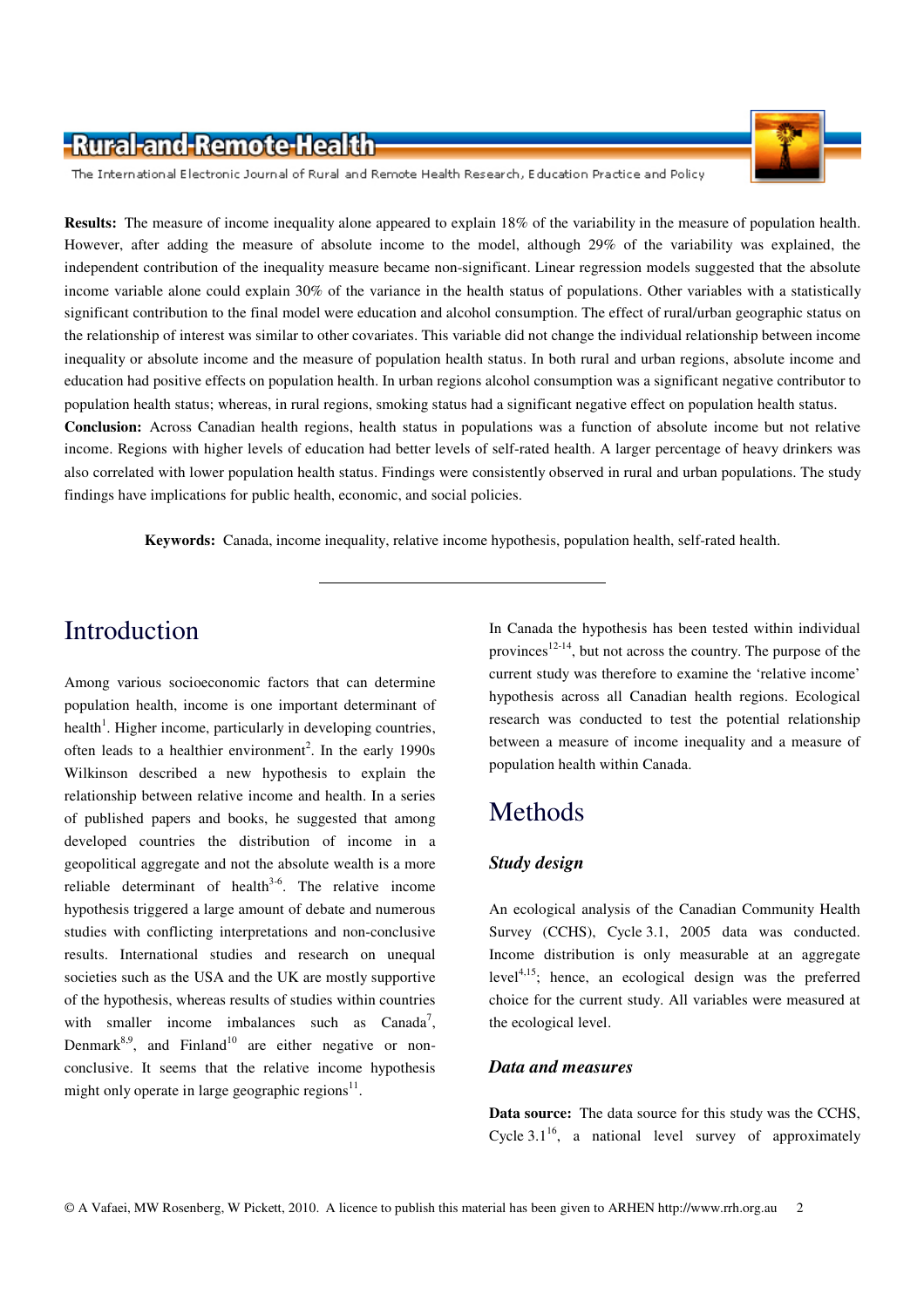The International Electronic Journal of Rural and Remote Health Research, Education Practice and Policy

130 000 persons conducted in 2004. The target population included household residents aged 12 years and older in all Canadian provinces and territories. Exclusions were the populations on Indian Reserves, those residing in institutions, members of the Canadian Forces who reside in bases, and those in some remote areas.

The survey had a multistage stratified cluster design in which the dwelling was the final sampling unit. The CCHS Cycle 3.1 employed rigorous strategies in weighting and obtaining a high response rate (79%). All variables required for this research except the rural–urban status variable were obtained from the Public Use Microdata File of the CCHS Cycle 3.1. This file was accessed through the Social Science Data Centre at Queen's University, Kingston, Ontario. Rural/urban status data were obtained from CCHS Cycle 3.1 Master File Data which was accessed via the Statistics Canada Research Data Centre at Queen's University.

**Dependent variable:** The dependent variable in this research was a measure of health status of populations. A subjective indicator of health (self-rated health) was used to ascertain the health status of the population. In the CCHS Cycle 3.1 all participants rated their current status of their health as one of the following categories: excellent, very good, good, fair, or poor. To provide an estimate of general health status of each health region, the percentage of people who rated their current state of health as good or higher was calculated.

**Independent variable:** A range measure<sup>17</sup> of income inequality (the ratio of two extreme categories of income) was employed. The ratio of the percentage of people whose income was less than \$15,000 to those who made more than \$80,000 during the year before interview (2004) was calculated for each Canadian health region.

**Covariates:** Various covariates required consideration with regard to potential confounding effects on the relationship of interest as they might be related to both outcome (perceived health) and exposure (income inequality). The most important independent variable, absolute wealth of each

aggregate, was estimated by calculating the percentage of people who had a personal income of more than \$30,000 in the year preceding the survey (2004) in each Canadian health region. Variables considered a priori as potential confounders and controlled for in the analyses as follows (Table 1): (i) health care utilization; (ii) sex; (iii) age; (iv) education; (v) smoking rate; (vi) alcohol consumption; (vii) rural/urban status; and (viii) social capital.

#### *Analysis*

Most of the analyses in this investigation were conducted using 'Queen's WebInterface for SPSS' (QWIFS; Social Science Data Centre, Queen's University) as an interface for SPSS v15.0 (SPSS; Chicago, IL, USA). In addition, SAS v9.1 (SAS Institute; Cary, NC, USA) was used for further data manipulation and analyses.

The range, extreme values and measures of central tendency of each ecological variable were estimated (Table 2). Median values of variables were used to establish a threshold to divide the observations into two categories. These categories were utilized in sub-group analyses and tests of interaction. Pearson's correlation was used to describe bivariate relationships between continuous variables. Simple and multiple linear regression analyses were used to examine relationships between the variables of interest while controlling for other factors, and to understand how much variation in Canadian population health status can be explained by the independent variable.

#### *Ethics*

The research used data from secondary sources already in the public domain. Before starting data collection and analyses ethics approval was obtained. To avoid any potential identification of study participants, the Statistics Canada rules relating to privacy and confidentiality were followed at all times during the research.

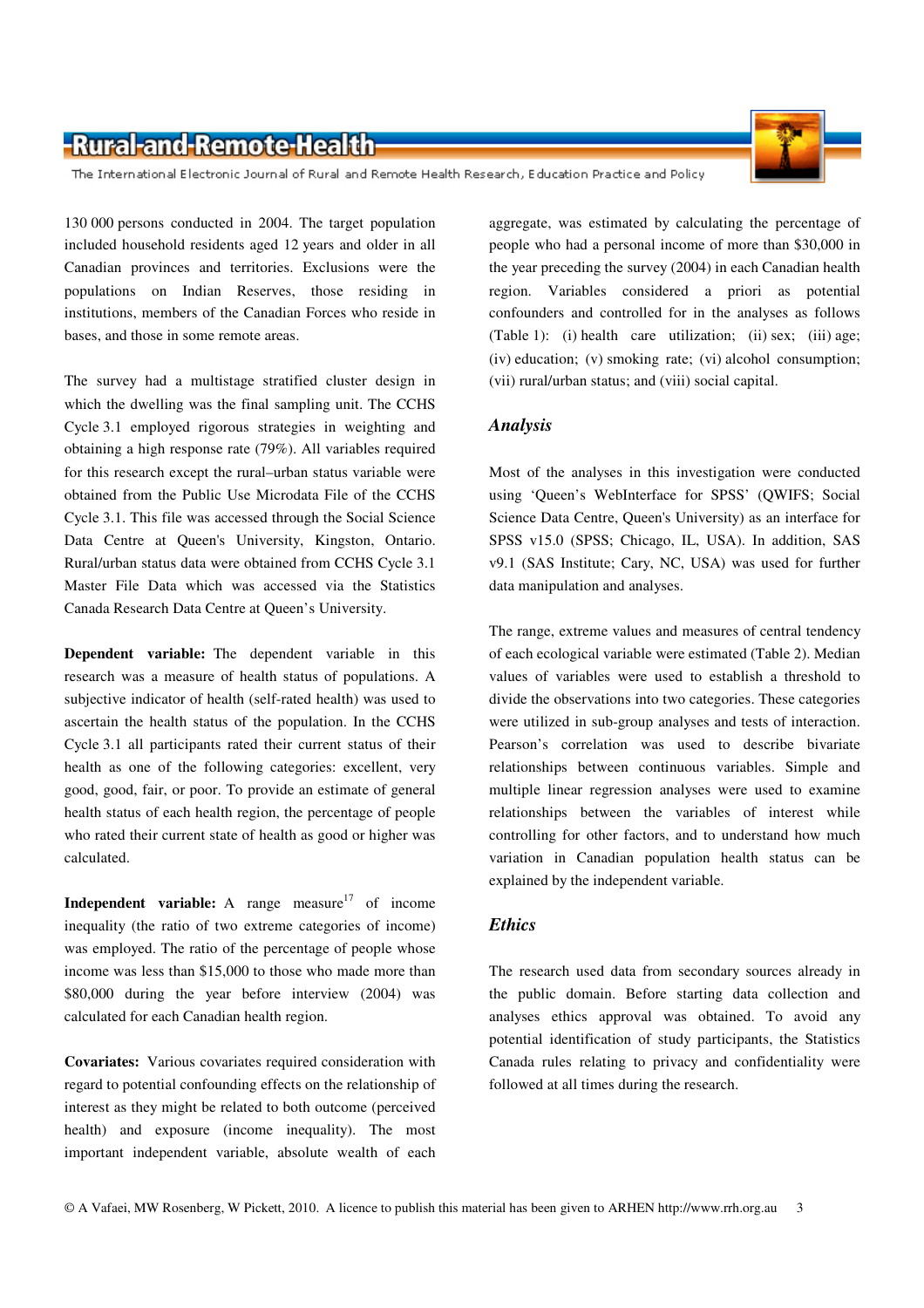



The International Electronic Journal of Rural and Remote Health Research, Education Practice and Policy

| <b>Variable</b>   | <b>CCHS</b> source | <b>Description</b>                                          |
|-------------------|--------------------|-------------------------------------------------------------|
| Population health | <b>GENEDHDI</b>    | Percentage of people with good, very good and excellent     |
|                   |                    | health in each health region.                               |
| Income inequality | <b>INCEGPER</b>    | Ratio of number of people whose income is less than         |
|                   |                    | \$15,000 to those who make more than \$80,000 in each       |
|                   |                    | health region.                                              |
| Absolute income   | <b>INCEGPER</b>    | Percentage of people whose income is more than \$30,000     |
|                   |                    | in each health region.                                      |
| Health care       | HCUE_1AA           | Percentage of people who have a regular medical doctor      |
| utilization       |                    | in each health region.                                      |
| <b>Sex</b>        | DHHE Sex           | Percentage of males in each health region.                  |
| Age               | <b>DHHEGAGE</b>    | Percentage of people who are more than 65 years old in      |
|                   |                    | each health region.                                         |
| Education         | EDUEDR04           | Percentage of people who have at least some post-           |
|                   |                    | secondary education in each health region.                  |
| Daily smoking     | <b>SMKEDSTY</b>    | Percentage of people who are daily smokers in each          |
|                   |                    | health region.                                              |
| Alcohol           | ALCE 6             | Percentage of people who consume more that 12 drinks        |
| consumption       |                    | regularly each week in each health region.                  |
| Rural /urban      | GEOnDUR2           | Percentage of people who live in rural areas in each health |
| status            |                    | region.                                                     |
| Social capital    | GENE 10            | Percentage of people who rate their sense of belonging to   |
|                   |                    | their local community as strong, in each health region.     |

#### **Table 1: Description of variables and source**

CCHS, Canadian Community Health Survey.

| <b>Variable</b>                 | <b>Values</b> |               |      |      |       |  |
|---------------------------------|---------------|---------------|------|------|-------|--|
|                                 | Mean          | <b>Median</b> | Min  | Max  | Range |  |
| Report good health %            | 87.6          | 88            | 80.3 | 92.5 | 12.2  |  |
| Income inequality               | 7.15          | 4.84          | 1.47 | 38.0 | 36.5  |  |
| $(ratio < $15,000$ : >\$80,000) |               |               |      |      |       |  |
| Absolute income                 | 45.3          | 46.6          | 28.3 | 58.6 | 30.3  |  |
| (% with $> $30,000$ earners)    |               |               |      |      |       |  |
| Have regular family doctor %    | 86.9          | 87.6          | 67.5 | 97.2 | 29.7  |  |
| Male %                          | 49.5          | 49.5          | 47.5 | 52.4 | 4.90  |  |
| Age $>65$ years %               | 15.5          | 15.6          | 7.40 | 23.7 | 16.3  |  |
| Education at least secondary %  | 56.4          | 56.3          | 42.4 | 71.7 | 29.3  |  |
| Daily smoker %                  | 18.3          | 18.6          | 7.30 | 27.0 | 19.7  |  |
| Heavy drinker %                 | 21.4          | 21.6          | 5.60 | 43.2 | 37.6  |  |
| Rural population %              | 29.2          | 29.5          | 0.00 | 82.0 | 82.0  |  |
| Strong sense of belonging $%$   | 65.3          | 66.6          | 23.1 | 95.2 | 72.1  |  |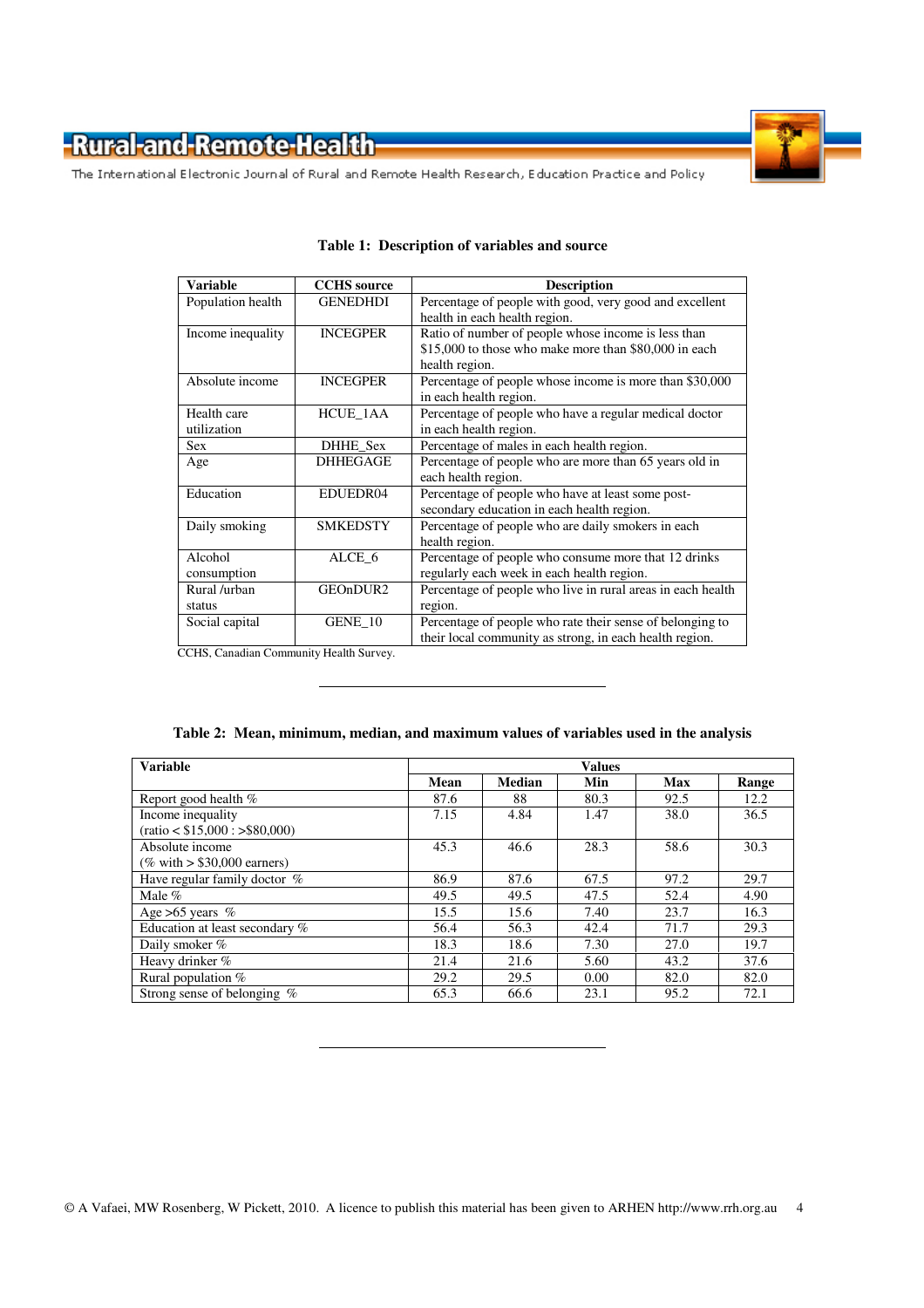The International Electronic Journal of Rural and Remote Health Research, Education Practice and Policy

### Results

Preliminary descriptive analyses revealed that all variables except the income inequality variable were normally distributed across health regions (Table 2). Results of correlation analyses suggested that the dependent variable (health status in populations) had a statistically significant positive correlation with the absolute income and education variables (Table 3). The correlation between the primary exposure variable (income inequality) and the outcome variable became non-significant after controlling for a measure of absolute income (Pearson correlation coefficients were changed from -0.43 [*p*<0.0001] to +0.09 [*p*0.3816]). Simple linear regression analysis showed that the relative income inequality measure appears to explain 18% of the variance in the population health, but after adding the measure of absolute income to the model, income inequality was not a significant predictor of variations in the population health. The measure of absolute income was able to explain 30% of the variability of the measure of population health and its independent contribution stayed significant after adding the measure of income inequality to the model (Table 4, model 2).

Various strategies in the REG procedure in SAS version 9.1 were employed to identify important covariates and to build the most parsimonious model<sup>18</sup>. The final model (model 6a, table 4) showed that apart from absolute income, the two variables education and alcohol consumption have positive and negative statistically significant effects on population health status, respectively. No second-order interaction terms containing the variables in the final model were significant. Based on tests of collinearity, multicollinearity between variables did not appear to be an issue in the regression analyses. Furthermore, outlier detection and influential diagnostics analyses were conducted. Health regions with extreme values did not have any significant influence on the results of regression analyses.

In both rural and urban geographic regions the measure of income inequality became non-significant after adding absolute income to the model (Table 5, part C). In both regions, absolute income versus relative income, was a better predictor of health disparities in the population (in rural regions the adjusted  $R^2$ =0.25 vs 0.09, and in urban regions 0.11 vs 0.07; Table 5). In urban regions the optimal model was similar to the model for Canada as a whole but in rural regions variable smoking compared with variable alcohol was better able to explain the variations in the outcome.

### Discussion

The national study systematically tested competing absolute income and relative income hypotheses among Canadian health regions. Previous Canadian research was mostly either non-conclusive<sup>19</sup> or non-supportive of the relative income hypothesis $^{20,21}$ . The research demonstrated that compared with the relative income hypothesis, the absolute income hypothesis was better able to explain variations in the measure of population health in Canada. In the regression analyses, when the measure of absolute income was considered as the main independent variable, the adjusted  $R^2$ was higher compared with the models in which relative income was the main independent variable (0.30 in model 1b vs 0.18 in model 1a, Table 4). The measure of absolute income remained a significant and independent contributor in the final model after controlling for potential confounders. This finding was similar to other studies on small geographic regions<sup>22</sup>, one thesis on Ontario public health units<sup>12</sup>, and research on countries with lower degrees of income inequality<sup>7,10,11</sup>.

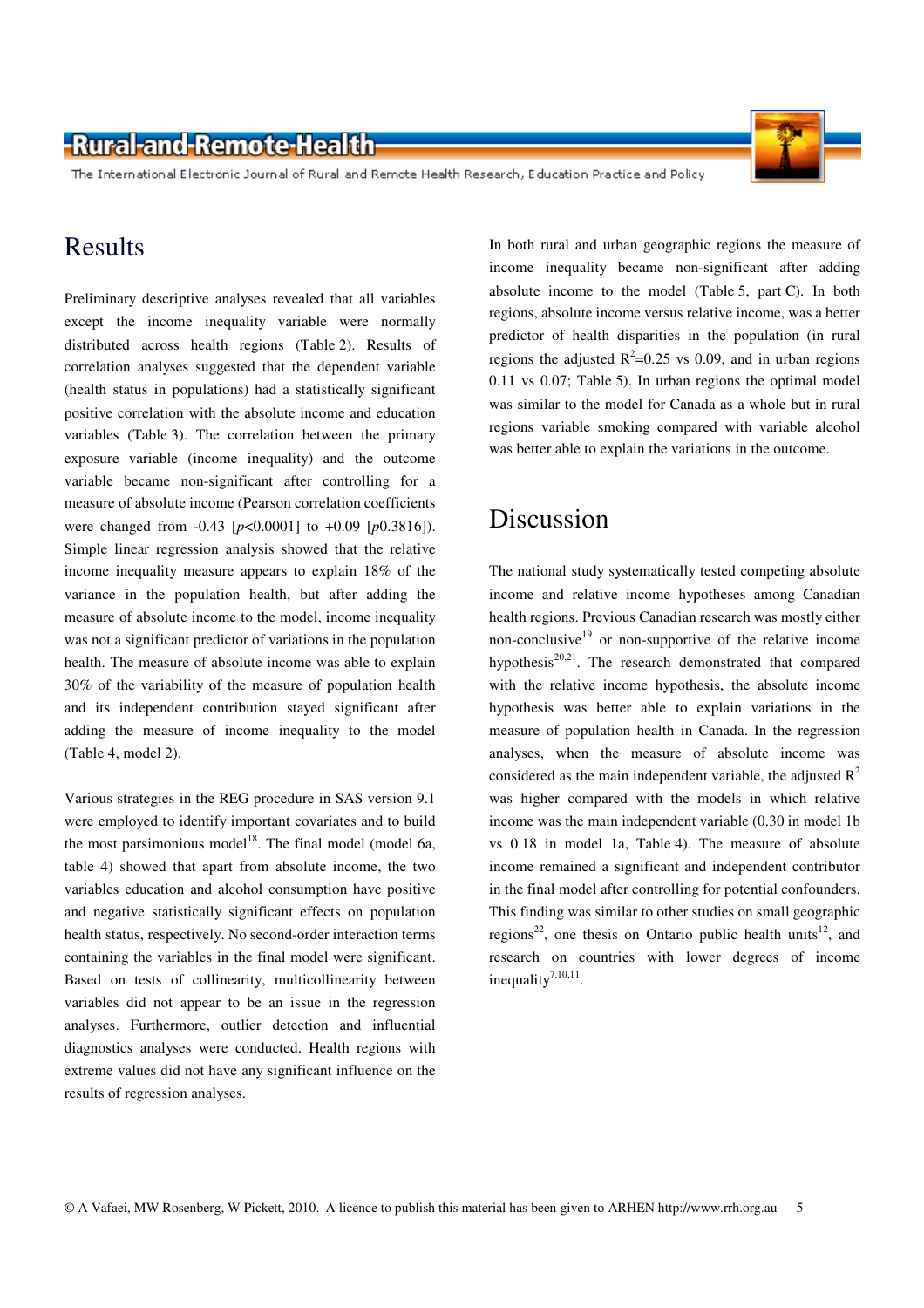



The International Electronic Journal of Rural and Remote Health Research, Education Practice and Policy

| <b>Variable</b> | Health | <b>Inequality</b> | <b>Absolute</b> | <b>Physician</b> | <b>Sex</b> | Age        | <b>Education</b> | Smoking    | <b>Alcohol</b> | <b>Rural</b> | Belonging |
|-----------------|--------|-------------------|-----------------|------------------|------------|------------|------------------|------------|----------------|--------------|-----------|
| Health          | 1.00   | $-0.43***$        | $0.55***$       | $-0.06$          | 0.03       | $-0.38***$ | $0.50***$        | $-0.39***$ | $-0.32***$     | $-0.44***$   | $-0.26**$ |
| Inequality      |        | 00.1              | $-0.77***$      | 0.06             | $-0.20*$   | $0.32**$   | $-0.37***$       | 0.17       | 0.06           | $0.58***$    | 0.16      |
| Absolute        |        |                   | 1.00            | 0.01             | 0.16       | $-0.50***$ | 0.51             | $-0.25*$   | $-0.20$        | $-0.63***$   | $-0.20$   |
| Physician       |        |                   |                 | 00.1             | $-0.37***$ | 0.15       | 0.04             | $-0.26**$  | $-0.02$        | $-0.003$     | 0.10      |
| <b>Sex</b>      |        |                   |                 |                  | 00.1       | $-0.38***$ | $-0.34***$       | $0.30**$   | 0.03           | 0.18         | $-0.07$   |
| Age             |        |                   |                 |                  |            | 1.00       | $0.32**$         | 0.04       | $0.24*$        | $0.37***$    | $0.26**$  |
| Education       |        |                   |                 |                  |            |            | 00.1             | $-0.06***$ | $-0.19$        | $-0.65***$   | $0.30**$  |
| Smoking         |        |                   |                 |                  |            |            |                  | 1.00       | $0.29**$       | $0.38***$    | $-0.02$   |
| Alcohol         |        |                   |                 |                  |            |            |                  |            | 1.00           | $0.30**$     | 0.11      |
| Rural           |        |                   |                 |                  |            |            |                  |            |                | .00          | 0.18      |

#### **Table 3: Correlation matrix of variables**

\**p*<0.05, \*\**p*<0.01, \*\*\**p*<0.001, \*\*\*\**p*<0.0001.

#### **Table 4: Linear regression analyses results according to model**

| Model & independent variable                   | <b>Results</b>       |                       |                           |         |          |  |
|------------------------------------------------|----------------------|-----------------------|---------------------------|---------|----------|--|
|                                                | ß                    | <b>Standardized B</b> | Adjusted $\overline{R^2}$ |         |          |  |
| 1a. Inequality                                 | $-0.15$ <sup>*</sup> | $-0.43$               | 0.18                      | $-4.76$ | 0.0001   |  |
| 1b. Absolute income                            | $0.18^+$             | 0.55                  | 0.30                      | 6.25    | < 0.0001 |  |
| 2. Absolute $+$ inequality                     |                      |                       | 0.29                      |         |          |  |
| Inequality                                     | $0.50*$              | 0.14                  |                           | 4.11    | 0.3816   |  |
| Absolute                                       | $0.19^{\dagger}$     | 0.56                  |                           | 4.22    | < 0.0001 |  |
| $3a$ . Inequality $+$ all covariates           | $-0.67$              | $-0.20$               | 0.34                      | $-1.63$ | 0.1100   |  |
| $3b.$ Absolute $+$ all covariates              | $0.12^+$             | 0.37                  | 0.40                      | 3.18    | 0.0100   |  |
| 4. Inequality $+$ absolute $+$ covariates      |                      |                       | 0.39                      |         |          |  |
| Inequality                                     | $0.17*$              | 0.14                  |                           | 0.84    | 0.4100   |  |
| Absolute                                       | $0.15^{\dagger}$     | 0.47                  |                           | 2.81    | 0.0100   |  |
| $5a$ . Inequality + rural                      | $-0.89*$             | $-0.26$               | 0.22                      | $-2.23$ | 0.0241   |  |
| $5b. Absolute + rural$                         | $0.15^{\dagger}$     | 0.45                  | 0.31                      | 4.16    | < 0.0001 |  |
| $6a.$ Absolute + alcohol + education           | $0.12^{\dagger}$     | 0.37                  | 0.39                      | 3.99    | 0.0001   |  |
| $6b. Absolute + alcohol + smoking + belonging$ | $0.13^{\dagger}$     | 0.40                  | 0.39                      | 4.73    | < 0.0001 |  |
| $6c.$ Absolute + alcohol + smoking + education | $0.13^{\dagger}$     | 0.38                  | 0.39                      | 4.10    | < 0.0001 |  |

 $*$ ß, *t*, and *p* for income inequality variable;  $*$ ß, *t*, and *p* for absolute income variable.

#### **Table 5: Results of linear regression analysis of association between income inequality, absolute income and health within different levels of rural/urban status**

| $(A)$ Independent variable = Income inequality                    |    |                |                |                         |         |        |  |  |  |
|-------------------------------------------------------------------|----|----------------|----------------|-------------------------|---------|--------|--|--|--|
|                                                                   | n  | ß              | Standardized B | Adjusted $\mathbb{R}^2$ |         | **     |  |  |  |
| Rural regions                                                     | 47 | $-1.14$        | $-0.34$        | 0.09                    | $-2.54$ | 0.02   |  |  |  |
| Urban regions                                                     | 53 | $-1.12$        | $-0.29$        | 0.07                    | $-2.17$ | 0.03   |  |  |  |
| $(B)$ Independent variable = Absolute income                      |    |                |                |                         |         |        |  |  |  |
|                                                                   | n  | $\mathbb{R}^3$ | Standardized B | Adjusted $R^2$          |         |        |  |  |  |
| Rural regions                                                     | 47 | 0.18           | 0.52           | 0.25                    | 4.05    | 0.0002 |  |  |  |
| Urban regions                                                     | 53 | 0.14           | 0.36           | 0.11                    | 2.76    | 0.01   |  |  |  |
| $(C)$ Independent variables = Income inequality + absolute income |    |                |                |                         |         |        |  |  |  |
|                                                                   | n  | ß              | Standardized B | Adjusted $\mathbb{R}^2$ |         |        |  |  |  |
| Rural regions                                                     | 47 | 0.57           | 0.17           | 0.25                    | 0.83    | 0.97   |  |  |  |
| Urban regions                                                     | 53 | 0.22           | 0.06           | 0.10                    | 0.23    | 0.9    |  |  |  |

 $*$ B, *t*, and *p* for income inequality variable; <sup>†</sup>B, *t*, and *p* for absolute income variable.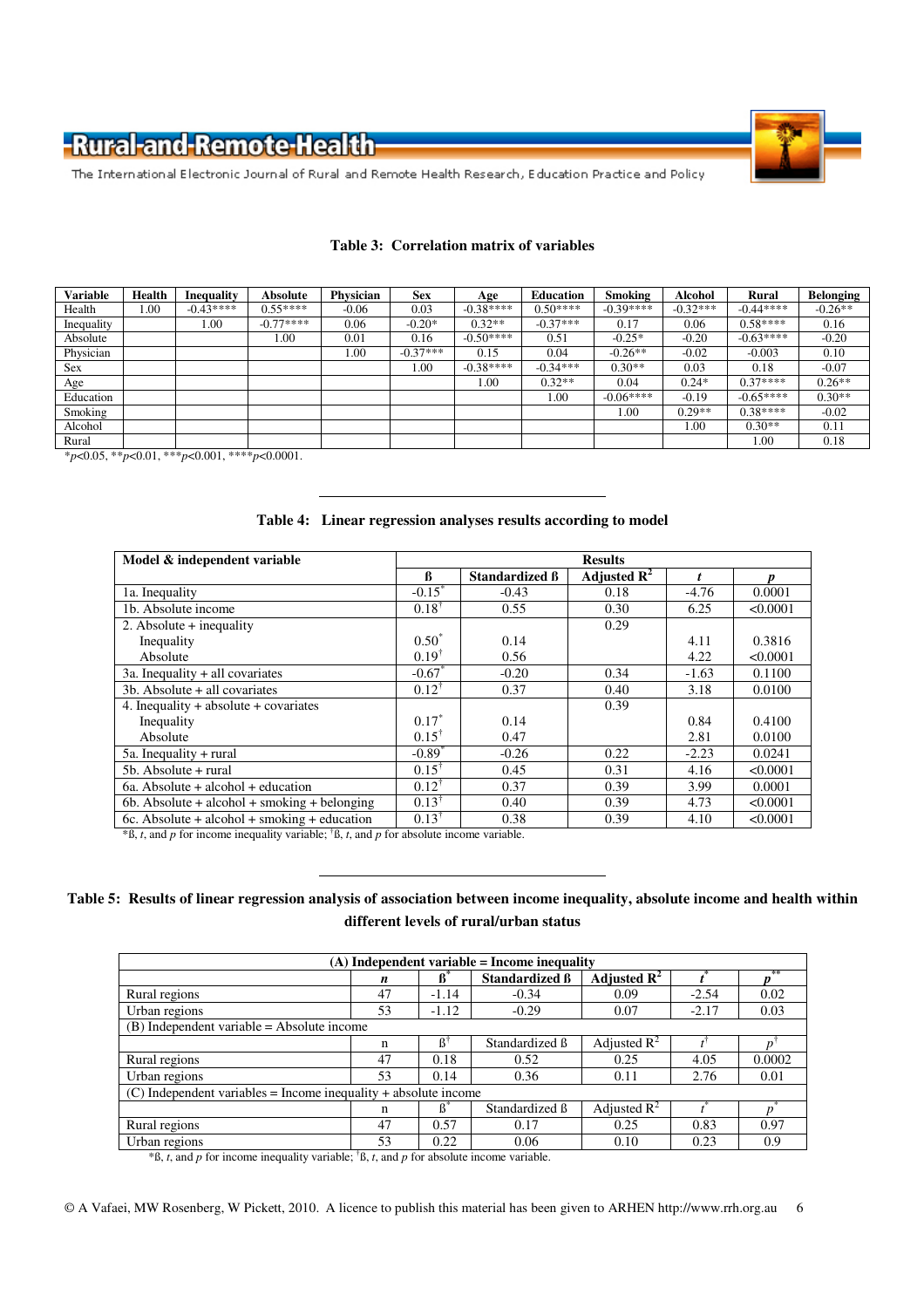

The International Electronic Journal of Rural and Remote Health Research, Education Practice and Policy

The findings may be interpreted in two ways. First, the units of analysis (Canadian health regions) were relatively small geographically and in terms of population size. In smaller areas there is a lower likelihood of social heterogeneity, which is the main reason for the effect of income inequality on health<sup>23,24</sup>. Second, there is also some debate that the relationship between income inequality and health may depend on the level of inequality and be apparent only above a certain income inequality threshold<sup>25</sup>. Canada, compared with some other western countries, namely the USA and UK, has lower levels of income inequality (the Gini coefficient for Canada=0.32, for USA=0.45, and for UK=0.34)<sup>26</sup>. The lower level of income inequality in Canada may be another reason for lack of support of the relative income hypothesis in this research.

Based on the optimal model (model 6a, Table 4), the existence of a higher percentage of people with postsecondary education is associated with better population health. It is not surprising that better educated people are also healthier, but it was concluded that more educated people in each region also affected the health of the whole community. Also, the model showed that the higher proportion of heavy drinkers in a region was a negative contributor to population health.

Rural/urban geographic status of a region was neither a confounder nor an effect-modifier factor for the relationship between absolute income and population health in the study. Final models were constructed separately for each of rural and urban regions. In both regions, absolute income and education had positive effects on the measure of population health. In rural regions in contrast to urban regions, an ecological measure of smoking had a significant negative effect on population health while alcohol consumption had no effect.

The main methodological concern in this study was the choice of the income inequality measure. Not accessible, however, were individual data required for calculating disproportionality measures such as the Gini coefficient and

a 'range measure' was used based on an existing approach to assessment of income inequality<sup>17</sup>. To assess the sensitivity of the range measure, three other range measures which varied the ratio between the percentages of high and low income persons were also calculated. All analyses were repeated with these three new measures and no significant changes in results were observed. The measure of income inequality appeared to be a reliable measure of relative income inequality.

The limitations of this research warrant comment. First, the cross-sectional study design did not permit a full exploration of temporality. Measures of absolute income and population health were measured at the same time and it was not possible to establish if higher wealth in a region actually contributes to better population health. Second, since all variables were measured at an ecological level, the conclusions cannot be extended to individuals. The study showed that among Canadian health regions, more prosperous regions have higher percentages of people with good self-rated health, but one should not conclude that richer individuals inside a region are necessarily healthier. The database (CCHS Cycle 3.1, 2005), although employing a reliable sampling methodology, did not cover the entire Canadian population. The exclusion of on-reserve Aboriginal people, who are among the poorest and least healthy of the Canadian population, is a problem in generalizing the results of this research.

Longitudinal analyses are required to establish whether changes in absolute income will have an effect on population health. More research is needed to refute or approve the study findings. To establish a more comprehensive picture of relationships between income and health among Canadian populations, inclusion of on reserve Aboriginal people in future studies is warranted.

# Conclusion

In summary, this study supported the absolute income hypothesis in Canada. The study results showed that higher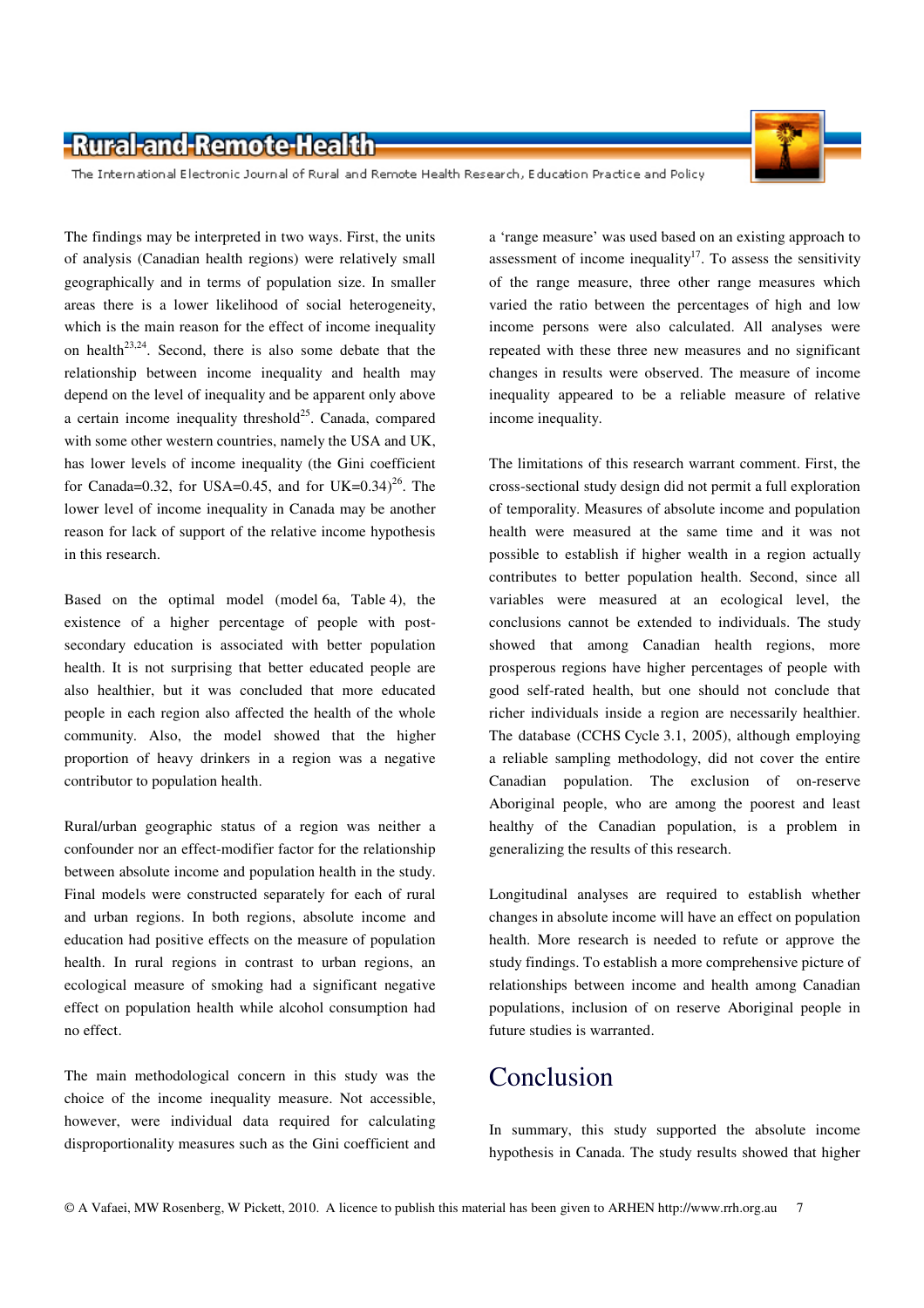The International Electronic Journal of Rural and Remote Health Research, Education Practice and Policy

aggregate absolute wealth and higher percentages of people with post-secondary education are associated with better population health. Higher rates of alcohol consumption were also correlated with lower population health status in urban regions and smoking was correlated with lower population health status in rural regions. This study was performed in a single country, Canada, which has unique economic and health characteristics. If the current study findings are borne out consistently in other settings, there are a number of implications for population health policies and programs.

Overall, this research shows that policies on improving income, education, and lowering alcohol consumption (in urban areas) and smoking rates (in rural regions) may improve the health of Canadian urban and rural populations. In both rural and urban areas, increasing absolute income by economic development and providing employment will improve the health of the population. However, in rural Canada, the policy implications of the absolute income hypothesis is more complex. Historically, incomes are generally measured in terms of cash income. People living in rural areas often have in-kind assets but fewer cash assets, for this reason income in rural areas appears lower but the availability of economic resources may be at the same level as that of urban residents. For example, farmers can grow their own food, therefore they spend less money for groceries but this does not necessarily mean that compared with urban residents they have worse nutrition. Second, the older population is over-represented in rural areas and their health status is less likely to be affected by changes in income status in their final years. In this respect, increasing the incomes of older people by improving government transfers (eg Canada Old Age Security) and pensions (eg Canada and Quebec Pension Plans), might improve their quality of life and, indirectly, their psycho-social wellbeing but not necessarily their physical health.

Further studies are warranted that take into account the differences between relative income and absolute income status, Canada's poorest and least healthy population groups, and longitudinal frameworks in contrast to cross-sectional frameworks.

# Acknowledgements

Author Afshin Vafaei was funded by a Public Health and the Agricultural Rural Ecosystem (PHARE) Graduate Training Program scholarship, Canadian Institute of Health Research (CIHR).

### References

1. Sorlie PD, Backlund E, Keller JB. US mortality by economic, demographic, and social characteristics: the national longitudinal mortality study. *American Journal of Public Health* 1995; **85:** 949- 956.

2. Rodgers GB. Income inequality as determinants of mortality: an international cross-section analysis. *Population Studies* 1979; **33:** 343-351.

3. Wilkinson RG. Income distribution and life expectancy. *BMJ* 1992; 304: 65-168.

4. Wilkinson RG. The epidemiological transition: from material scarcity to social disadvantage? *Daedalus* 1994; **123(4):** 61-77.

5. Wilkinson RG. *Unhealthy societies, the affliction of inequality*. New York: New Press, 1999.

6. Wilkinson RG. *The impact of inequality: how to make sick societies healthier*, 1st edn. New York: Routledge, 2005.

7. Laporte A, Ferguson BS. Income inequality and mortality: time series evidence form Canada. *Health Policy* 2003; **66(1):** 107-117.

8. Osler M, Prescott E, Gronbaek M, Christensen U, Due P, Engholm G. Income inequality, individual income, and mortality in Danish adults. *BMJ* 2002; **324(7328):** 13-16.

9. Osler M, Christensen U, Due P, Lund R, Andersen I, Diderichsen F et al. Income inequality and ischaemic heart disease in Danish men and women. *International Journal of Epidemiology* 2003; **32(3):** 375-380.